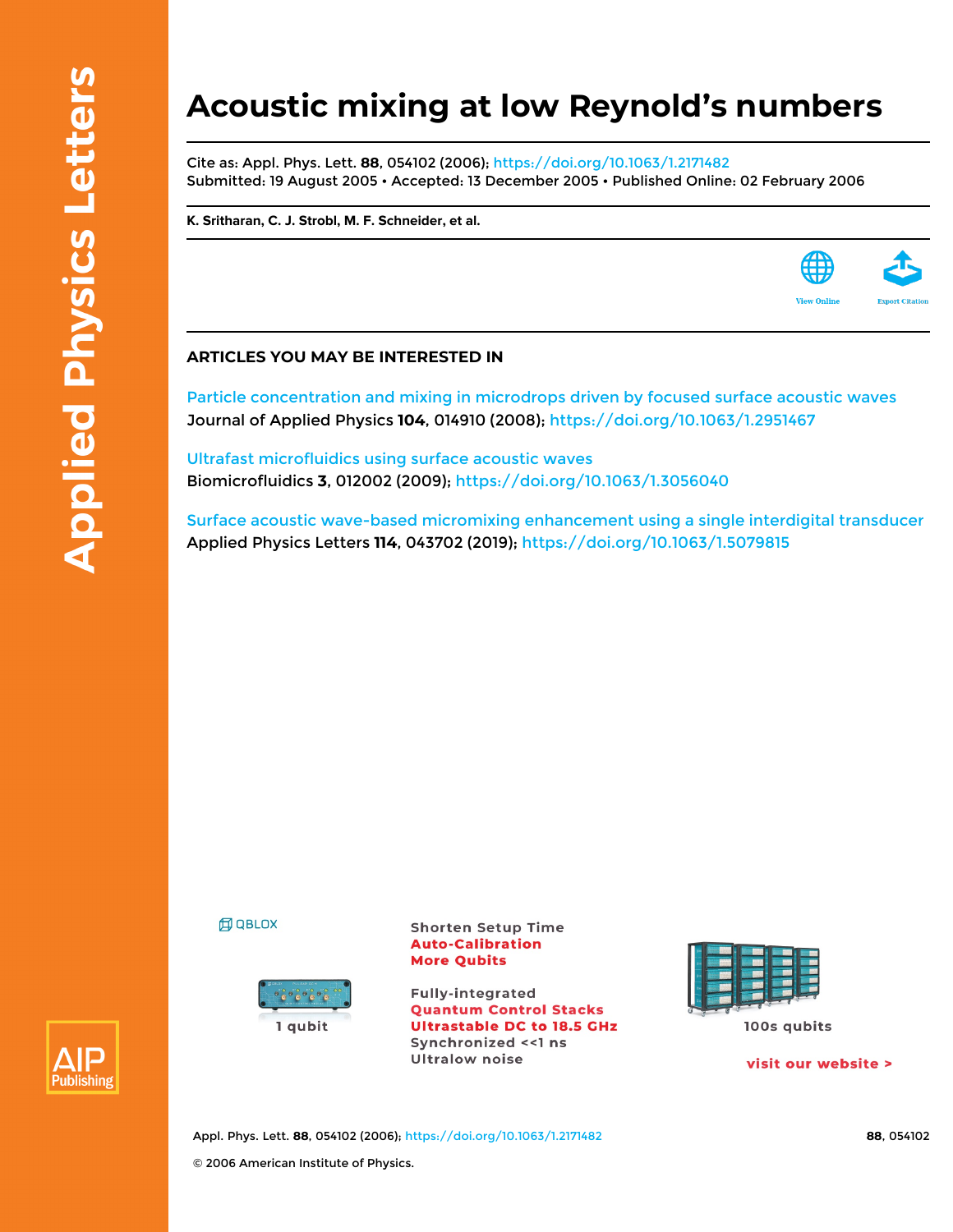## **[Acoustic mixing at low Reynold's numbers](http://dx.doi.org/10.1063/1.2171482)**

K. Sritharan, C. J. Strobl, M. F. Schneider, and A. Wixforth<sup>a)</sup> *University of Augsburg, Experimental Physics I, D-86159 Augsburg, Germany*

## Z. Guttenberg

*Advalytix AG, D-85649 Brunnthal, Germany*

(Received 19 August 2005; accepted 13 December 2005; published online 2 February 2006)

In microfluidic devices, hydrodynamic flow is usually governed by very low Reynold's numbers. Under these conditions, only laminar flow is possible. Hence, mixing in microfluidics occurs by diffusion only. Interaction of small fluid volumes and acoustic waves in a solid leads to pronounced streaming effects in the fluid inducing mixing and stirring even at low Reynold's numbers. We demonstrate the applicability of such acoustically induced mixing in a variety of different microfluidic geometries, including planar and conventional three-dimensional microfluidic devices. © *2006 American Institute of Physics*. DOI: [10.1063/1.2171482](http://dx.doi.org/10.1063/1.2171482)

Mixing small amounts of fluids is usually a delicate task. For liquids confined to small volumes, interaction between the fluid and the walls of the container become dominant, as the surface to volume ratio becomes very large. In general, this increased liquid-wall interaction is parameterized by Reynold's number, usually being a small quantity in microfluidic systems. Reynold's numbers indicate that the inertial forces are more significant than the viscous forces. Hence, a low Reynold's number is to some extend equivalent to an increase of the apparent viscosity, which significantly influences the hydrodynamic behavior of a liquid. As turbulent streaming only occurs at high Reynold's numbers  $(>=2000)$ , this in turn leads to insufficient mixing in microfluidic systems, where only laminar flow processes are possible. Therefore, the only way for small fluid volumes to mix effectively is by diffusion. Here, the smallness of the system is in fact in favor of the diffusion limited time scales, as the respective length scales are equally small.

However, for many applications, especially so-called biochips or in microarray based assays,<sup>2-4</sup> a deliberate and controlled agitation of the fluid under investigation would be of great importance.

In this letter, we wish to report on a quite novel and unconventional method to efficiently mix fluids in a microfluidic system. We show that the interaction between surface acoustic waves (SAWs) and a fluid confined to a microfluidic device induces pronounced streaming effects which in turn act as an internal stirrer to the fluid under consideration.

SAWs are easily excited on piezoelectric substrates such as quartz, or  $LiNbO<sub>3</sub>$ , employing so-called interdigital transducers  $(IDTs).$ <sup>5</sup>

As SAWs are confined to a thin layer at the surface of the substrate, their propagation crucially depends on the boundary conditions at this surface. Both mechanical as well as electrical load of the substrate surface significantly influences the propagation of SAWs. Making use of this fact, SAW devices can also be employed as sensor elements or to measure the dynamic conductivity of thin film devices.

Recently, we have demonstrated that SAWs very efficiently interact with small amounts of fluids located at the surface of a piezoelectric substrate. $6-8$  Small droplets or thin capillary fluid layers have been brought into contact with a SAW, which in turn induces so-called acoustic streaming in the fluid.<sup>1</sup> At small SAW amplitudes, the interaction leads to an internal streaming, which by itself can already be used as a micro—or even nano mixer. Streaming velocities up to 1 cm/s can be achieved this way, of course strongly dependent on the actual geometry. At larger SAW amplitudes, the droplets or the fluid layers can even be actuated, leading to a droplet based transport or streaming of closed fluid layers at the surface of the substrate. The combination of this SAW based microfluidic pumps together with a physico-chemical surface functionalization enabled us to create "programmable microfluidic processors" for various biological and chemical applications.

The basic mechanism for acoustic streaming is depicted in Fig. 1. Here, a SAW carrying substrate is shown, partially covered by a liquid droplet to the right. The SAW entering the droplet is diffracted under an angle  $\Theta_R$  into the fluid, where it generates a longitudinal pressure wave. For an infinite half space, this diffraction angle is given by the ratio of the sound velocities in the substrate and in the fluid, respectively. $\frac{8}{3}$ 

The same concept of acoustical agitation can also be applied to semiclosed liquid volumes, like a capillary gap, sandwiched between the substrate and a cover slide on top of the fluid. Meanwhile, a detailed understanding of the resulting vortex formation and internal streaming has been



FIG. 1. Sketch of the acoustic streaming acting on a small droplet on the surface of a piezoelectric substrate. The acoustic energy is radiated into the fluid under an angle  $\Theta_R$ , leading to internal streaming in the small fluid volume.

a)Author to whom correspondence should be addressed; electronic mail: achim@wixforth.de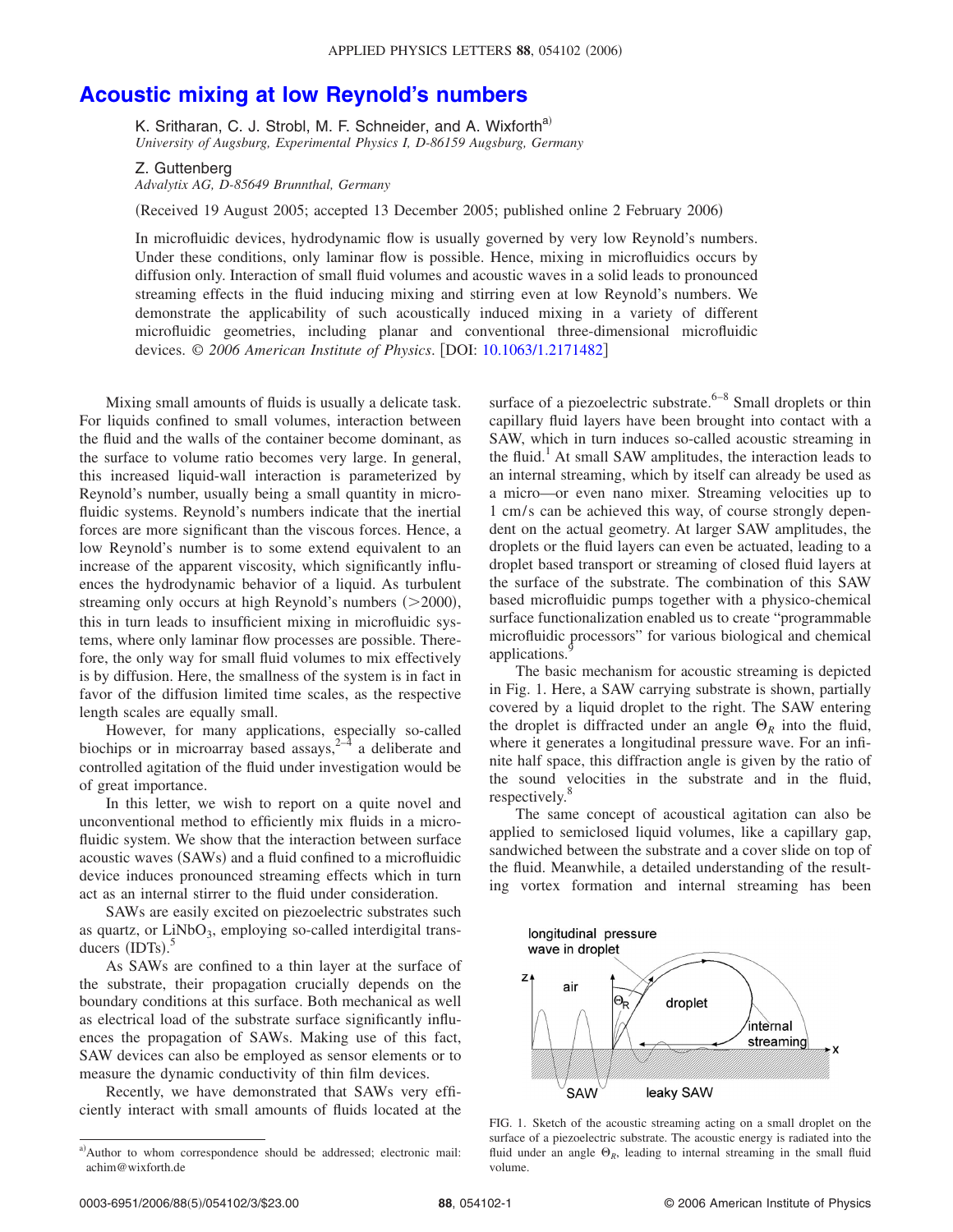

FIG. 2. SAW coupling through the bottom of a microfluidic chip (in this case polystyrene) into the fluid in the microfluidic channel on top. Depending on the different sound velocities in the different media, the diffraction angle changes. In the water, the angle of diffraction has been visualized by acoustically pumping a small amount of dye, leading to the sharp jet in the inset photograph.

achieved employing an approximate analytical solution for the time averaged velocity and pressure fields developing in this geometry.

Here, we present the results of an experimental investigation, in which we study the applicability of our SAW based microagitation for conventional, three-dimensional (3D) microfluidic systems. Such systems are generally fabricated from glass, plastic, or silicon, employing deep etching, soft lithography or hot embossing technologies to create tiny channels, reactor cavities, and other functional blocks. Most of these microfluidic systems, however, require external pumping units and mixing is difficult because of the low Reynold's number as pointed out above.

To generate acoustic streaming in 3D microfluidic devices, we acoustically couple them to a piezoelectric substrate (128° rot. *Y*-cut LiNbO<sub>3</sub>) containing a set of interdigital transducers for SAW generation. The SAW is excited on this substrate and is again diffracted into the microfluidic device, which may consist either of glass, plastic, silicon, or alike (see Fig. 2).

There it generates a sound wave propagating through the base of the microfluidic device, and finally enters the fluid filled channels.

To demonstrate this hybrid technique, we choose to perform a mixing experiment in a very simple Y-shaped microfluidic channel structure, where two different fluids are injected into a common channel. In Fig. 3, we schematically depict the layout of this system. The channels were fabricated using an elastomer [poly(dimethyl siloxan) (PDMS)], which was casted in a mold.<sup>10</sup> The channel system was 75  $\mu$ m high and 100  $\mu$ m wide. The two inlets were filled with water; to one of the them, we added fluorescent beads  $(d=1 \mu m)$  to visualize the streaming patterns under a fluo-



FIG. 3. Sketch of the Y-shaped microfluidic device which was used to investigate the acoustic mixing. The two inlets were flushed with pure water, to one of them we added fluorescent beads. Close to the junction, a SAW chip was acoustically coupled to the bottom of the channel structure.



FIG. 4. (a) Bead distribution at the junction of the two inlets, (b) laminar flow downstream the channel, when no SAW was present. The white lines indicating the boundaries and the center of the channel are superimposed to the camera images as a guide to the eye.

rescent microscope. The PDMS channels were then glued to a glass slide to hermetically seal the bottom of the channels. A steady flow velocity of approximately  $v = 250 \mu m/s$  was achieved by applying a constant back pressure to the inlets.

The whole system was then coupled to a piezoelectric substrate with an IDT, generating surface acoustic waves at  $f = 146$  MHz. To ensure good acoustic coupling, the glass substrate and the mixing chip were pressed together employing a coupling fluid. A quite low static flow rate was choosen for the purpose of visualization of the mixing process. Similar results, however, have been obtained for higher flow rates up to several millimeters per second.

In Fig. 4, we show the results for the case when no SAW was present for two different positions along the channel. As expected, we obtain a completely laminar flow, where no distribution of the beads across the virtual center line is observed [see Fig. 4(b)].

The SAW transducer on the piezoelectric substrate was located right under the junction of the two inlets (cf. Fig. 3). When a high frequency signal was applied to the transducer, a SAW was generated on the  $LiNbO<sub>3</sub>$  substrate and was diffracted into the microfluidic device. The SAW propagation direction for the experiments reported here was perpendicular to the flow direction in the channel. This geometry has been choosen to avoid an additional SAW pumping effect along the channel, which would obscure the evaluation of our data. It should be noted, though, that this represents a very powerful way to integrate active pumps into such systems.

Depending on the applied rf power, mixing in the fluid due to the interaction with the SAW was observed in the channel (see Fig. 5).

To evaluate the mixing efficiency, we analyzed the time averaged fluorescence images taken at different positions downstream of the merging position. We separately measured the fluorescence intensity in the upper part  $I_u$  and in the lower part of the channel  $I_l$ , and by calculating their ratio we end up with the mixing fraction  $E = I_u / I_l$ , which we assign to